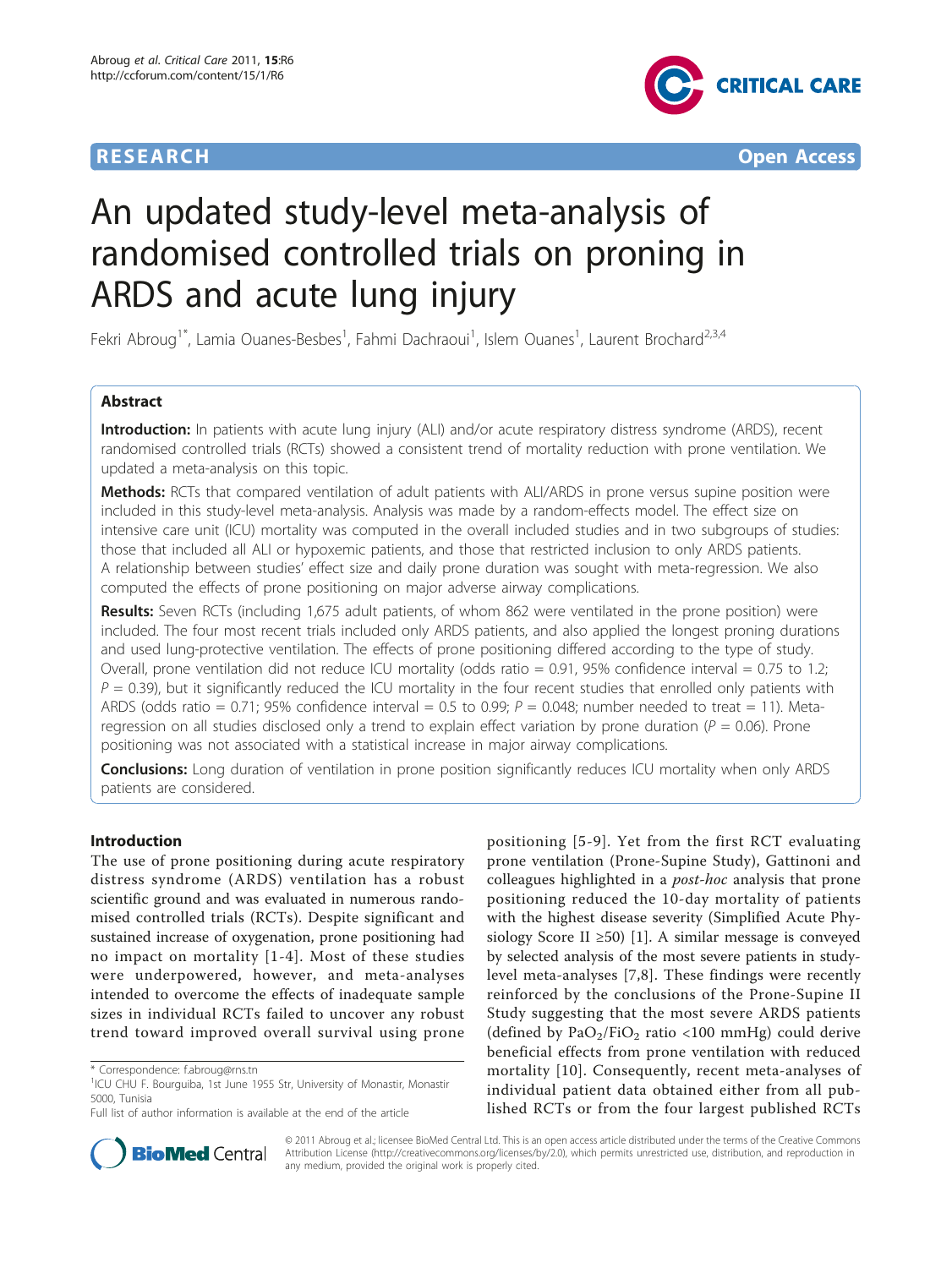showed unquestionably that the subgroup of the most severe patients (those with  $PaO<sub>2</sub>/FiO<sub>2</sub>$  ratio <100 mmHg) had a significant reduction in mortality with prone ventilation [\[11,](#page-7-0)[12\]](#page-8-0).

Meta-analysis of individual patient data helps to avoid ecological bias, allows sufficiently powered subgroup analysis, and even allows powerful and reliable evaluation of treatment effects across individuals [[13](#page-8-0)]. This type of meta-analysis, however, does not solve all problems encountered in study-level meta-analyses. Indeed, the accuracy of individual patient data depends on the quality (conduct) and similarity (design) of primary studies, and heterogeneity might still be present if trials are not sufficiently similar or carry potential sources of bias [\[13](#page-8-0)]. Moreover, individual patient data meta-analysis has frequently been shown to disclose divergent results from those of study-level aggregate meta-analysis [[13,14\]](#page-8-0).

In a previous aggregate meta-analysis we emphasised the substantial clinical (rather than statistical) heterogeneity of primary studies, making it difficult to conduct a study-level meta-analysis evaluating prone ventilation [[5](#page-7-0)]. This heterogeneity resulted merely from ecological bias, which is caused by confounding across trials [[15](#page-8-0)]. Ecological bias usually arises from within-group variability in covariates that may influence the outcome. In the particular setting of early studies on prone ventilation, ecological bias consisted of variable prone duration, mixed severity of acute lung injury, variable time-lapse between lung injury onset and inclusion, and lack of standardisation of co-interventions such as the lack of protective lung ventilation. Early studies were also vulnerable to treatment contamination, by allowing for crossover from one trial arm to another.

Given the large sample sizes of the initial studies, the heterogeneity in terms of severity as well as patient management heavily impacted the study-level meta-analyses [[5-9\]](#page-7-0). Of note, the most recent RCTs which learned from the shortcomings of early studies, and were able to incorporate recent knowledge advances regarding lung-protective ventilation - reached a consistent design that was sharply different from that of the large RCTs published earlier in the decade. Indeed, careful examination of these trials shows that they share the following common features: inclusion of the most severe patients (ARDS only, excluding acute lung injury (ALI) non-ARDS patients), and control for the most relevant confounders - that is, proning duration (usually  $>17$ hours/day) and use of lung-protective ventilation [[10,](#page-7-0)[16,17\]](#page-8-0). Interestingly, each of these studies reported a substantial reduction in absolute risk of mortality varying between 9 and 15% but lacked power to reject a type II statistical error [\[10](#page-7-0),[16,17\]](#page-8-0). The possible minimisation of ecological bias therefore makes these new studies an interesting opportunity for a new updated study-level meta-analysis.

In the present article, we update our recent meta-analysis of the effects of prone positioning on intensive care unit (ICU) mortality. Along with a global meta-analysis, a subgroup meta-analysis is performed on the group of studies that restricted inclusion to only adult ARDS patients. We also explore the effects of proning duration.

# Materials and methods

## Search strategy and study selection

The search strategy and selection of studies are similar to those described in our previous meta-analysis [[5\]](#page-7-0). Pertinent studies were independently searched in PubMed, EMBASE, CINAHL, and BioMedCentral (updated 30 March 2010), using the following MeSH and keyword terms: 'acute respiratory distress syndrome', 'acute lung injury', 'acute respiratory failure', and 'prone position ventilation'. RCTs that evaluated mechanical ventilation in prone versus supine positioning in adults with acute respiratory failure, ALI, or ARDS were included in the analysis. To minimise heterogeneity, we decided to keep only studies performed in adults. The rationale of proning in adults is in part based on homogenisation of the pleural pressure gradient and changes in chest wall compliance [[18\]](#page-8-0). Whether this also occurs in children with a different chest wall configuration is not known. Studies conducted in infants were therefore not included.

#### Data extraction and study characteristics

Three investigators (LO-B, FD and IO) independently evaluated studies for inclusion and abstracted data on methods and outcomes; disagreements were resolved by consensus between investigators. We extracted the study design, type of population and disease severity (assessed by the  $PaO<sub>2</sub>/FiO<sub>2</sub>$  ratio), prone position duration on a 24-hour basis, and ICU mortality reported on an intention-to-treat basis. The methodological quality of each trial was evaluated using the five-point scale  $(0 =$  worst and 5 = best) as described by Jadad and colleagues [\[19](#page-8-0)]. Since all published meta-analyses have shown that prone ventilation was effective on oxygenation and prevention of ventilator-associated pneumonia, while the most recent one expressed doubts about its safety, we focused our analysis mainly on the effects of prone ventilation on both the ICU mortality and the procedure's complications.

## Statistical methods

ICU mortality was analysed by means of a randomeffects model (assuming that the true effect could vary from trial to trial) to compute individual odds ratios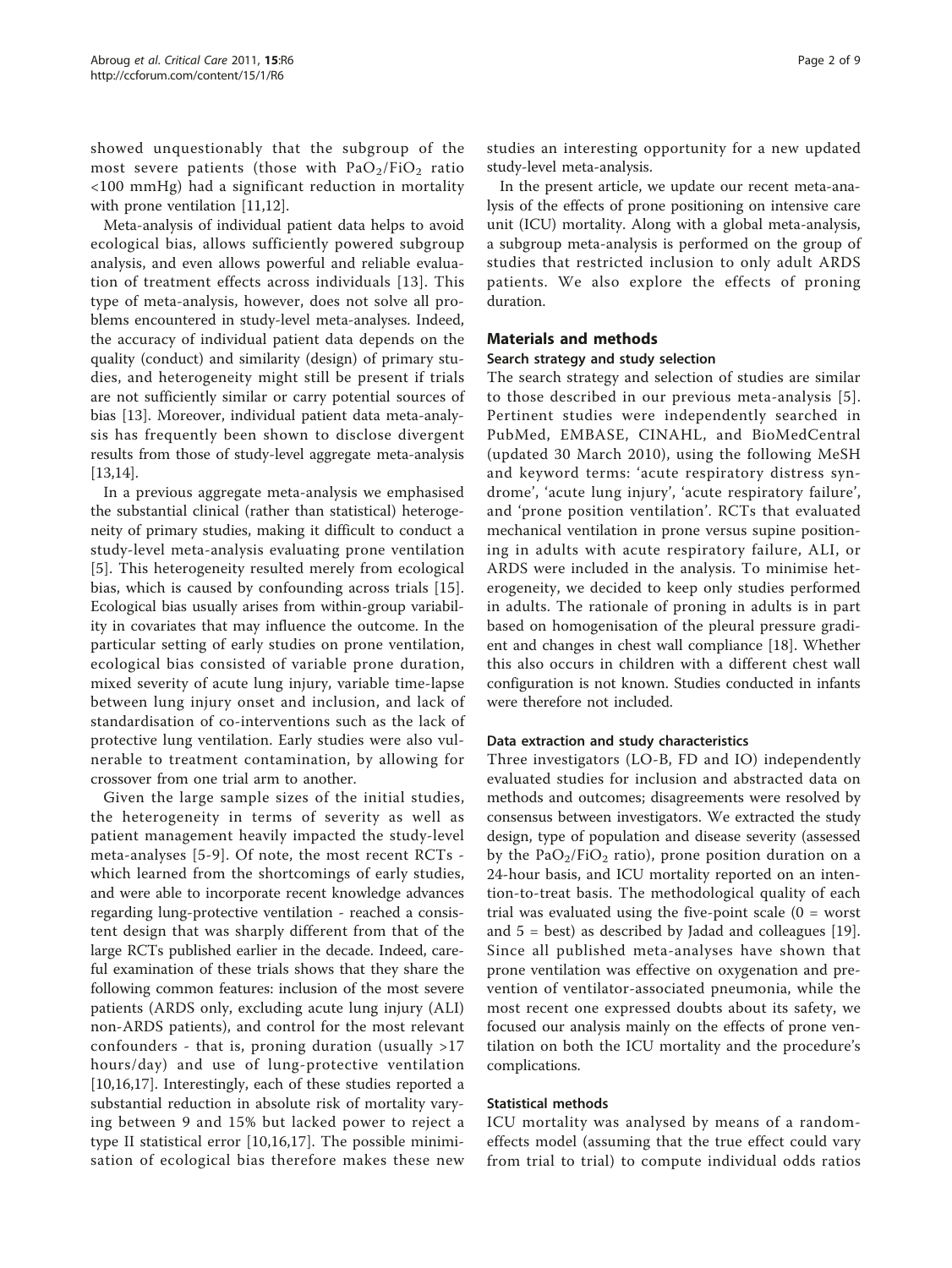(ORs) with 95% confidence intervals (CIs), and a pooled summary effect estimate was calculated. Since a clear change of primary study design has progressively occurred along with incorporation in everyday practice of new evidence generated by research, we evaluated the impact of publication date on the overall effect of prone ventilation by a cumulative meta-analysis. Indeed, this type of presentation roughly evaluates the trend over time for the overall effect of an intervention as new studies are published. We also compared the effect size of prone ventilation in two subgroups of studies: those that included all ALI patients, and those that included the most severe patients (ARDS patients). Noteworthy, this separation allows also comparison of earlier (before 2006) versus recent studies (after 2005), and studies that applied longer prone duration  $(≥17 \text{ hours/day})$  versus studies applying shorter prone duration.

Statistical interaction (heterogeneity effect) was sought by comparing the mean effect size for the two subgroups using the z test. Publication bias was assessed by visual inspection of the funnel plot and the Begg and Mazmudar rank correlation test. A relationship between study results (the effect size) and daily prone duration was sought with meta-regression. The incidence of complications related to prone positioning was also compared by means of a random-effects model. We analysed the incidence of major airways events corresponding to accidental extubation, and tracheal tube displacement with or without selective intubation. Statistical significance was set at the two-tailed 0.05 level for hypothesis testing and 0.10 for heterogeneity testing. Between-study heterogeneity was assessed using the  $I^2$  measure. The meta-analysis was conducted using Comprehensive Meta Analysis v2 (Biostat, Eaglewood, NJ, USA). The present study was performed in compliance with the PRISMA guidelines (Additional file [1](#page-7-0)) and the review protocol has not been previously registered [[20\]](#page-8-0).

# Results

#### Search results and trial characteristics

We identified 48 studies for detailed evaluation (Figure 1). Seven RCTs eventually met criteria for inclusion in the meta-analysis [[1-3](#page-7-0),[10,](#page-7-0)[16,17,21](#page-8-0)]. In comparison with our previous meta-analysis, one paediatric study was not included according to our new selection criteria [[4\]](#page-7-0), and three new RCTs issued during the past 2 years were added [[10,](#page-7-0)[17](#page-8-0),[21](#page-8-0)].

The study characteristics and methodological quality are presented in Table [1](#page-3-0). These seven studies included 1,675 patients, of whom 862 were ventilated in the prone position for 7 to 24 hours/day. While early studies (published before 2006) included patients ( $n =$ 1,135) with a large spectrum of disease severity (ALI and ARDS), used a short duration of prone positioning



(<17 hours), and did not use a protective lung ventilation, the four most recent trials were quite similar regarding patient severity (only ARDS patients were included,  $n = 540$ ), applied the longest proning duration (17 to 24 hours/day), and ventilated patients with protective lung ventilation.

#### Effects on mortality

Pooling all studies was associated with a nonsignificant 9% reduction in ICU mortality (OR = 0.91, 95% CI = 0.75 to 1.1;  $P = 0.39$ ;  $I^2 = 0$ %). Cumulative meta-analysis, which sorts studies chronologically, shows a progressive shift of the pooled summary effect of prone ventilation from a negative to a positive effect starting with the publication by Mancebo and colleagues, which was the first RCT to include ARDS patients only (Figure [2\)](#page-3-0) [\[16](#page-8-0)].

As anticipated, the effects of prone positioning were different in both subgroups considered according to disease severity (Figure [3\)](#page-4-0). Proning had no significant effect in the earlier studies (three studies,  $n = 1,135$  patients)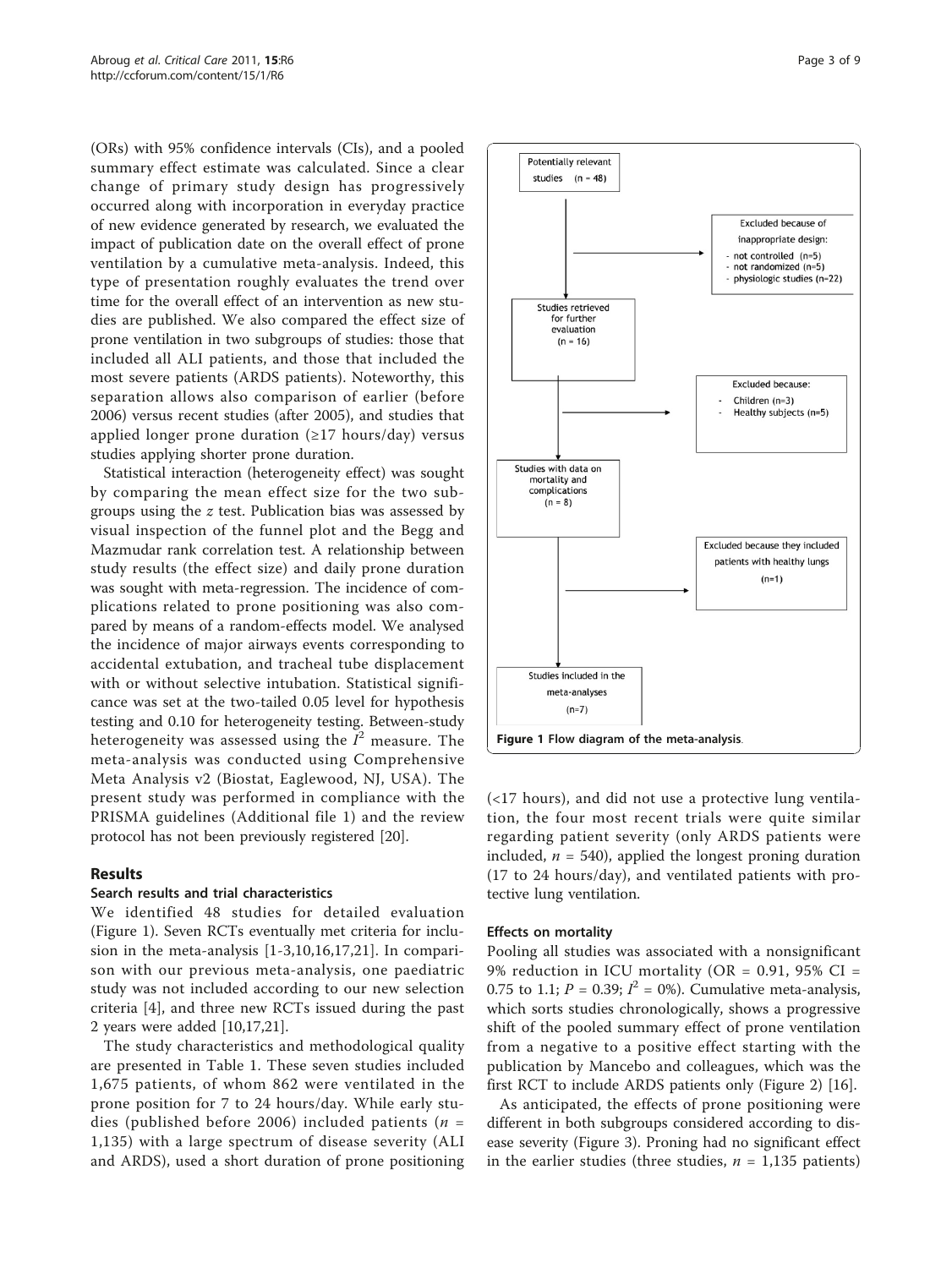<span id="page-3-0"></span>

|  | Table 1 Characteristics of the included studies |  |  |  |  |
|--|-------------------------------------------------|--|--|--|--|
|--|-------------------------------------------------|--|--|--|--|

| <b>Trial</b>               | <b>Disease</b>                                                                                   | $PaO2$ /<br>FiO <sub>2</sub><br>ratio | <b>SAPS</b><br>$\mathbf{I}$ | Population Prone | (n) | Supine<br>(n) | Actual<br>prone<br>duration/<br>day<br>(hours) | Crossover<br>allowed | Protective<br>lung<br>ventilation | Jadad<br>score |
|----------------------------|--------------------------------------------------------------------------------------------------|---------------------------------------|-----------------------------|------------------|-----|---------------|------------------------------------------------|----------------------|-----------------------------------|----------------|
| Gattinoni_2001 [1]         | ALI/ARDS (6%/94%)                                                                                | 127                                   | 40                          | 304              | 152 | 152           | 7                                              | Yes                  | No.                               | 3              |
| Guerin_2004 [2]            | ALI/ARDS (21%/31%) and<br>other causes of ARF<br>(pneumonia; acute on chronic<br>ARF; CPE, coma) | 153                                   | 46                          | 791              | 413 | 378           | 8                                              | Yes                  | No.                               | 3              |
| Voggenreiter_2005<br>$[3]$ | ALI/ARDS (45%/55%) (trauma)                                                                      | 222                                   | <b>NA</b>                   | 40               | 21  | 19            | 11                                             | <b>No</b>            | Yes                               | 3              |
| Mancebo 2006<br>$[16]$     | <b>ARDS</b>                                                                                      | 145                                   | 41                          | 136              | 76  | 60            | 17                                             | Yes                  | Yes                               | 3              |
| Chan_2007 [21]             | <b>ARDS</b>                                                                                      | 109                                   | <b>NA</b>                   | 22               | 11  | 11            | 24                                             | <b>No</b>            | Yes                               |                |
| Fernandez_2008<br>$[17]$   | <b>ARDS</b>                                                                                      | 120                                   | 38                          | 40               | 21  | 19            | 20                                             | Yes                  | Yes                               | 3              |
| Taccone_2009 [10]          | ARDS                                                                                             | 113                                   | 40                          | 342              | 168 | 174           | 18                                             | Yes                  | Yes                               | 3              |
| Total/mean                 |                                                                                                  | $141 \pm$<br>39                       |                             | 1,675            | 862 | 813           | $15 \pm 6$                                     |                      |                                   |                |

ALI, acute lung injury; ARDS, acute respiratory distress syndrome; ARF, acute respiratory failure; CPE, cardiogenic pulmonary oedema; SAPS II, Simplified Acute Physiology Score II.

that included patients with variable disease severity that is, all ALI or hypoxemic patients ( $OR = 1.05$ ; 95%)  $CI = 0.82$  to 1.34;  $P = 0.7$ ;  $I^2 = 0\%$ ) - while it significantly reduced the ICU mortality rate in the four most recent studies ( $n = 540$  patients) that included only patients with ARDS (OR = 0.71; 95% CI = 0.5 to 0.99;  $\overline{P}$  = 0.048; number needed to treat = 11;  $I^2$  = 0%). The z test of interaction was not significant ( $z = 1.87; P =$ 0.06), indicating that a heterogeneity of treatment effects between both subgroups was not certain. Funnel plot inspection did not suggest publication bias, and Begg's

rank correlation test was not statistically significant  $(P = 0.23)$ .

The result of a meta-regression that assessed the relationship between prone duration and effect size in included studies is presented in Figure [4.](#page-5-0) There was only a nonsignificant trend to explain effect size variation by actual prone duration ( $z = -1.88$ ;  $P = 0.06$ ).

#### Adverse events

All included RCTs reported data regarding airway complications related to prone positioning. The prone

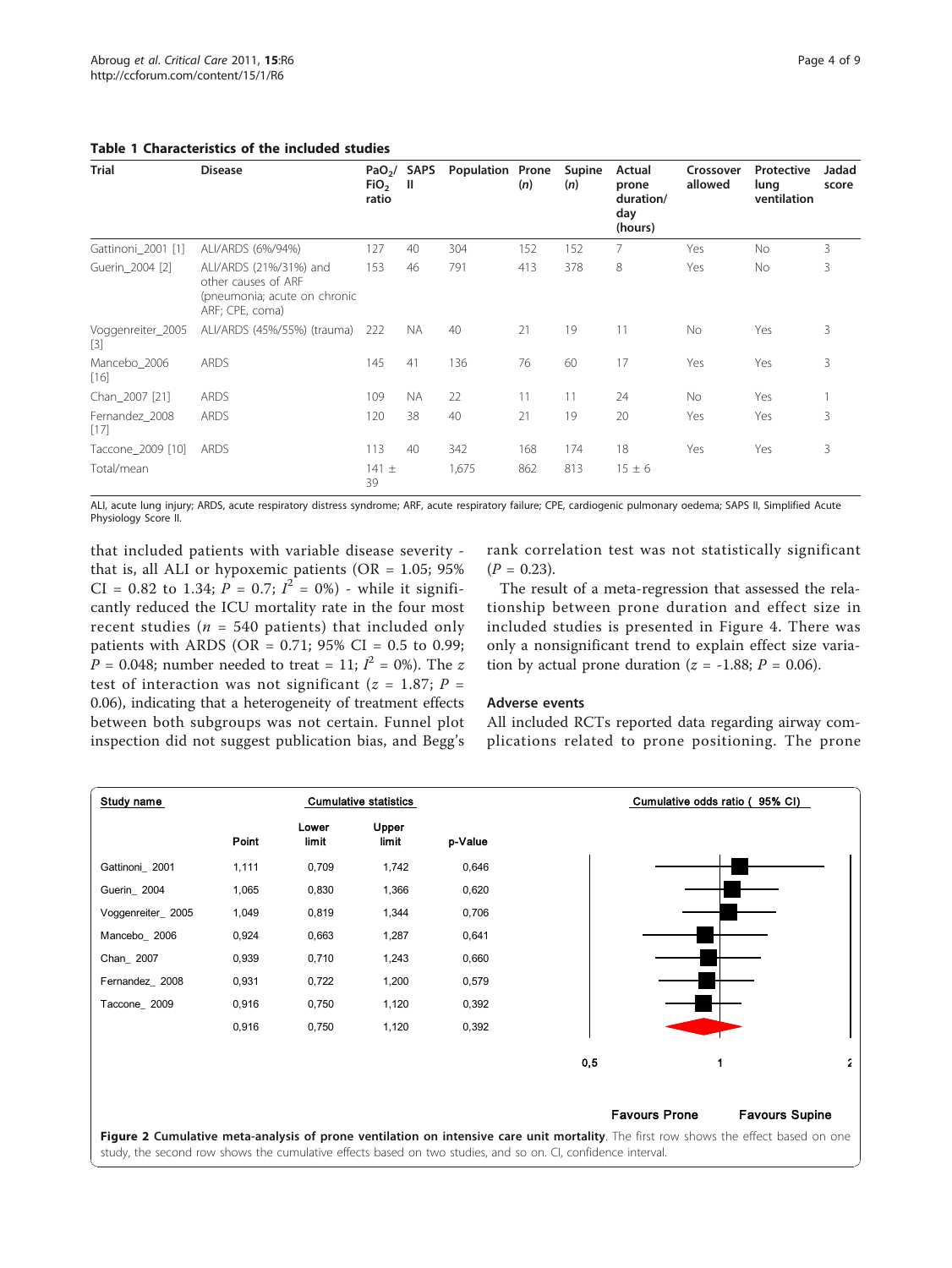<span id="page-4-0"></span>

positioning was associated with a nonsignificant increase in the incidence of accidental extubation, selective intubation, or tracheal tube displacement (OR = 1.16; 95% CI = 0.75 to 1.78;  $P = 0.5$ ) (Figure [5](#page-5-0)). The heterogeneity among trials was not significant ( $l^2 = 15\%$ ,  $P = 0.31$ ).

#### **Discussion**

The current meta-analysis shows that global analysis of RCTs assessing ventilation in the prone position in ALI/ ARDS patients does not show a significant benefit on ICU mortality. The subgroup analysis stratified on the type of included patients in primary studies, however, disclosed a statistically significant reduction in mortality in the studies that restricted inclusion to only patients with ARDS, and not in those also enrolling patients with less disease severity. The comparison of the mean effect size between subgroups was close to significance  $(P =$ 0.06), however, which does not allow one to ensure that the effects of proning were significantly different between subgroups. Another confounder may also be the daily duration of ventilation in the prone position ( $P = 0.06$ ). Prone positioning was not associated with an increase in major airway complications. The current study-level meta-analysis confirms and reinforces recent findings of individual patient data meta-analyses made by Sud and colleagues and Gattinoni and colleagues [\[11,](#page-7-0)[12\]](#page-8-0).

In many meta-analyses, the inclusion criteria are so broad that a certain amount of diversity among studies is inevitable. A study-level meta-analysis should anticipate this diversity and interpret the findings according to the results dispersion across the primary studies. We therefore applied the random-effects model, and computed a summary effect in subgroups of studies enrolling patients of variable lung injury severity, yielding important information on the peculiar effects of prone ventilation in the most severe patients.

A way to fully account for the ecological bias inherent to diversity of designs in primary studies is the performance of a meta-analysis using individual patient data [[13](#page-8-0)]. Indeed, previous inferences on prone ventilation benefits for the most severe hypoxemic patients were recently confirmed by the meta-analyses from Sud and colleagues and from Gattinoni and colleagues showing reduced mortality rate in patients with  $PaO<sub>2</sub>/FiO<sub>2</sub>$  ratio <100 mmHg [[11](#page-7-0),[12](#page-8-0)]. This threshold was considered prospectively only in the study by Taccone and colleagues [[10](#page-7-0)], however, while separation on this threshold basis was mostly retrospective for the other trials. Owing to increased risks of untoward effects, the authors recommended considering prone ventilation only in the most severe hypoxemia (despite a significant benefit up to  $PaO<sub>2</sub>/FiO<sub>2</sub>$  ratio = 140 mmHg).

Our study used a different meta-analysis approach and stratified subgroups of studies according to the disease severity of included patients, rather than performing a subgroup analysis of included patients. This study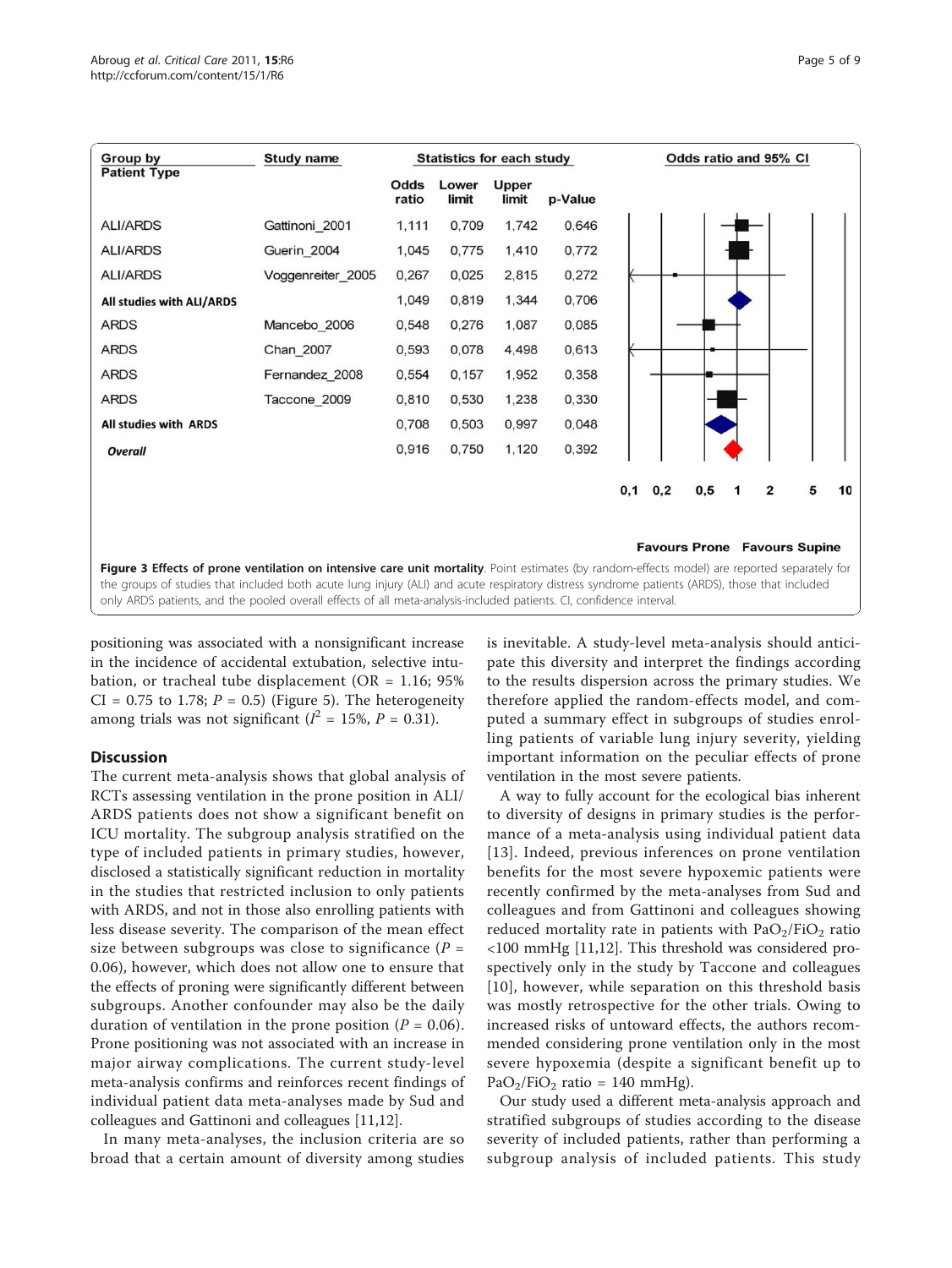<span id="page-5-0"></span>

proportional to its weight in the meta-analysis reflecting the greatest impact on the slope of the regression line.

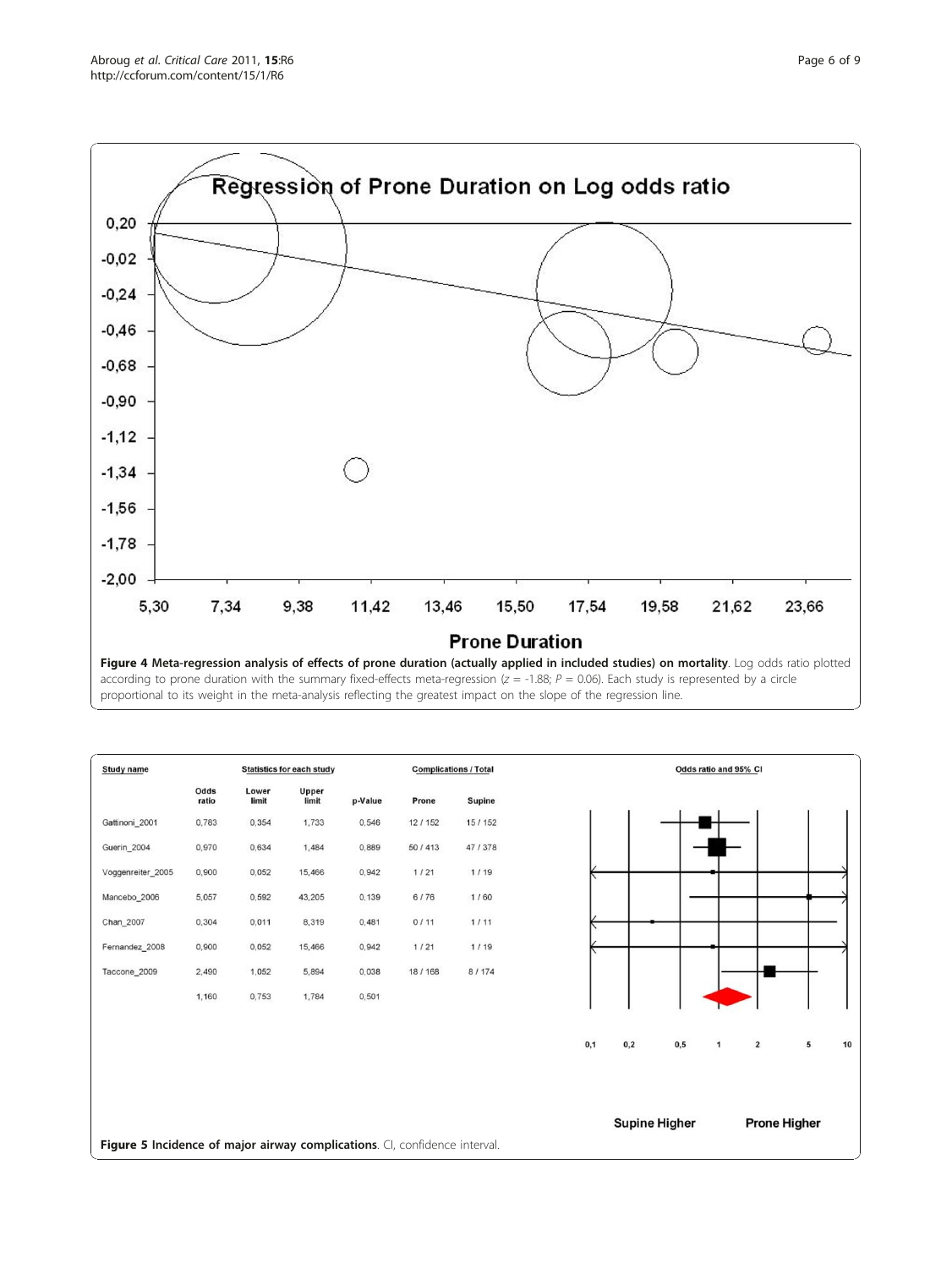reached the same conclusions as individual patient data meta-analyses, although our findings suggest that the benefits can go beyond the recommended threshold and concern all patients meeting ARDS criteria. A studylevel meta-analysis like ours could therefore be an alternative for clinicians to detect true intervention effects (signals) despite differences among studies regarding participants, interventions, and co-interventions (noise) [[22\]](#page-8-0). We should, however, recognise that such metaanalysis necessarily suffers some shortcomings - such as mixing in the same subgroup the early study by Gattinoni and colleagues [[22](#page-8-0)], which included almost 93% ARDS patients, and that by Guerin and colleagues [\[22](#page-8-0)], which included only 30% of ARDS patients.

It is also difficult to control for important confounders such as the differences in prone duration, ventilation strategy, or associated treatments. Indeed, studies that included only ARDS patients also implemented lungprotective ventilation and longer prone duration, making it difficult to ascribe the observed reduction in ICU mortality to only one of these variables. Lung-protective ventilation has proved to lessen ventilation-induced lung injury and to reduce mortality, while longer prone duration helps to increase lung recruitment and enhances gas exchange [\[23,24](#page-8-0)]. Following Gattinoni and colleagues, however, we should admit that a strong physiological rationale underlies the fact that only the most severe forms of ALI (namely patients with ARDS) have physiological conditions for proning efficacy and might derive clinical benefit from prone ventilation [[12\]](#page-8-0). Patients with ARDS indeed have a higher percentage of potentially recruitable lung, greater amounts of lung oedema, and a small portion of aerated lung [\[25](#page-8-0)]. Our working hypothesis prompting stratification of included studies according to the severity of acute lung injury (ARDS studies versus ALI/ARDS studies) therefore seems the most likely to account for the observed reduction in mortality in the ARDS subgroup.

The fact that the test of interaction yielded only a trend to different mean effect size of prone ventilation in the subgroup of ARDS patients when compared with studies that included all ALI is not surprising given that studies including ALI patients also enrolled a substantial proportion of patients with ARDS. Without specific studies enrolling only ALI non-ARDS patients, this type of effect comparison may be difficult. Apart from a type II statistical error, the nonsignificant test of interaction might also reflect a true lack of heterogeneity of prone ventilation effects. The use of confidence intervals is helpful to solve this uncertainty [[26\]](#page-8-0). The 95% CI actually represents the range within which the true treatment effect falls 95% of the time. In the subgroup of studies enrolling only ARDS patients, the CI around the point estimate suggests that the reduction of mortality by prone ventilation could not be less than 1%. Similarly, the CI boundaries for the effect of prone ventilation in ALI/ARDS studies do not exclude a reduction by 18% in the mortality in such patients.

Our cumulative meta-analysis shows that beneficial effects of prone ventilation have progressively become apparent as new studies have been published. This finding suggests that the gradual incorporation of research advances (protective lung ventilation, inclusion of homogeneous groups of severity, standardisation of length of proning, and so forth) influenced the trend toward an apparent benefit from prone positioning. This cumulative meta-analysis also shows that the size effect of prone ventilation on mortality has become almost constant since 2006 following the study by Mancebo and colleagues [[16\]](#page-8-0). Subsequent studies have merely contributed to improve precision of this effect as reflected by a progressive narrowing of the confidence interval. Increased precision rather than substantial alteration in size effect is probably what would be added by any new study on prone ventilation. Furthermore, such a study would be difficult to complete given inclusion barriers encountered by most of the recent RCTs. Meanwhile, the present aggregate meta-analysis and the recent individual patient data meta-analyses provide compelling evidence to recommend prone ventilation in ARDS patients.

Our meta-analysis did not disclose a statistically significant increase in major airway complications of prone positioning. The most recent RCT (Prone-Supine II Study), however - which should be regarded as the most reliable reflection of real-life practice - recorded a higher incidence of adverse events associated with prone positioning [[10](#page-7-0)]. This concerned not only airway complications but also the need for increased sedation, transient desaturation or hypotension, and displacement of vascular lines. Accordingly, caution should be kept during the manoeuvre - which should be applied only in the most severe patients.

The survival difference between ALI/ARDS studies and only ARDS studies might have additional possible contributors, other than the disease severity. The ALI/ ARDS studies are the older studies, characterised by several methodological differences such as the absence of relevant co-treatments (lung-protective mechanical ventilation strategy), other criteria of enrolment (time window between ARDS criteria and enrolment), and so forth. The main difference is that the length of the proning treatment - which may constitute an important determinant of the survival benefit - is profoundly different between older studies (shorter duration) and newer studies (longer duration). Indeed, alveolar recruitment in the prone position is a time-dependent phenomenon [[23\]](#page-8-0). Our study therefore cannot ascertain whether the enrolment criteria by themselves explain the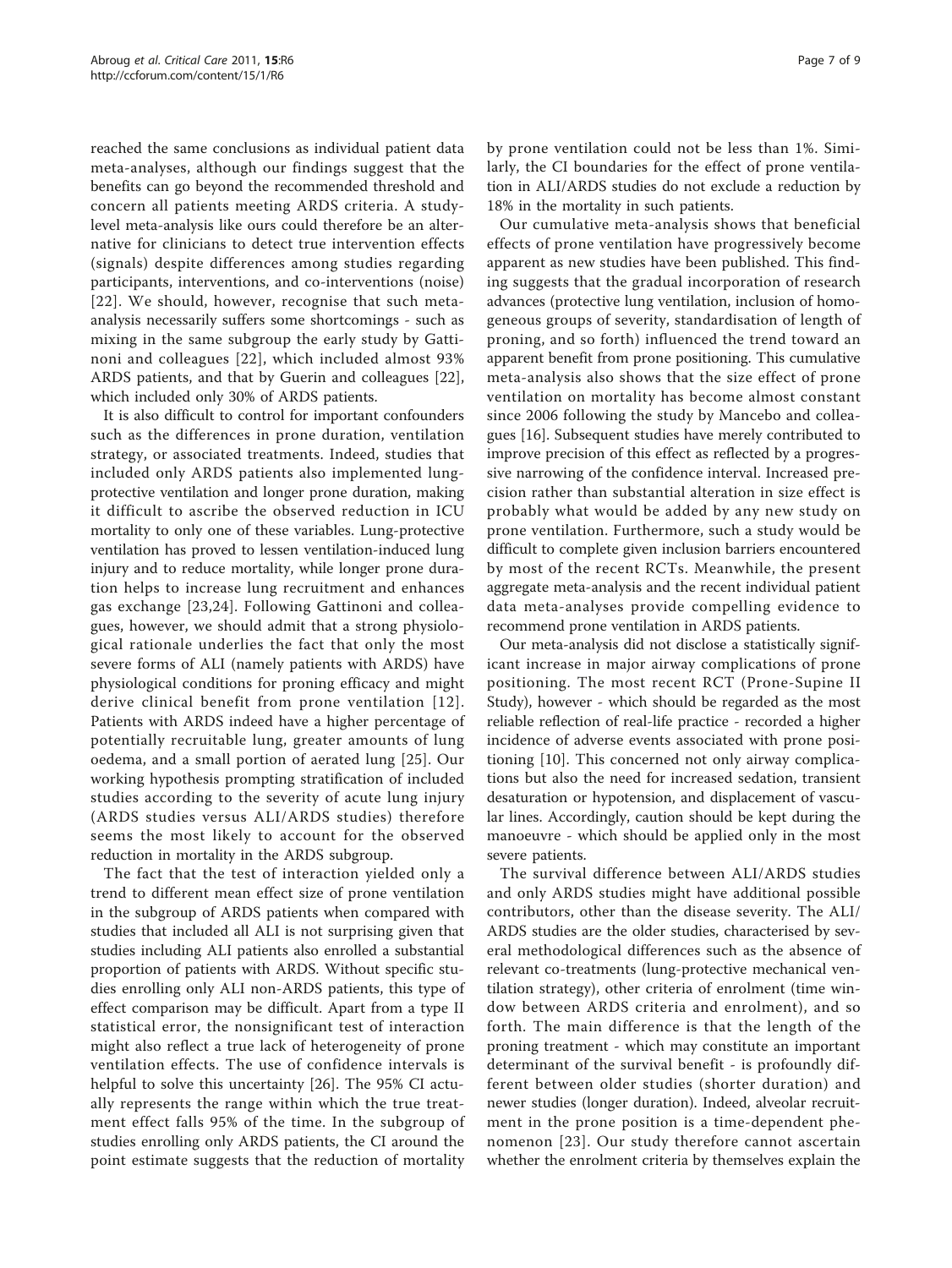<span id="page-7-0"></span>results, and suggests that proning duration also played a role. We addressed the practical issue of the optimal proning duration by a meta-regression analysis. We found only a trend towards an interaction between longer proning duration and reduction in mortality. The initial studies by Guerin and colleagues [2] and Gattinoni and colleagues [1] had the greatest impact on the slope of the regression line. The subgroup of studies including only ARDS patients also applied the longest proning durations (17 to 24 hours/day). Hence, although proning duration seems to play a role in the outcome effect, the present analysis cannot definitely confirm this effect.

#### Conclusions

The present study-level meta-analysis based on an observation (each of the most recent RCTs reported a substantial, although nonsignificant, reduction in ICU mortality by prone ventilation) and a working hypothesis (only ARDS patients would derive benefit from prone ventilation) tried to overcome primary trial heterogeneity by a subgroup meta-analysis of studies that restricted inclusion to only ARDS. This meta-analysis shows that prone ventilation significantly reduces ICU mortality in ARDS patients and suggests that long prone durations should be applied.

#### Key messages

• The use of prone positioning during ARDS ventilation has a robust scientific ground.

• Available RCTs that were frequently underpowered failed to document an impact on mortality mainly because they included patients with a wide spectrum of disease (ALI and ARDS) and applied variable length of prone positioning.

• Study-level meta-analyses published so far only suggested beneficial effects on mortality.

• Meta-analyses of individual patient data have recently shown that prone positioning could reduce ICU mortality in the subgroup of the most severe patients  $(PaO<sub>2</sub>/FiO<sub>2</sub> ratio < 100 mmHg).$ 

• Using a subgroup analysis focusing on trials that restricted inclusion to only ARDS patients, our studylevel meta-analysis shows that prone positioning reduces ICU mortality in patients with ARDS.

# Additional material

[Additional file 1: P](http://www.biomedcentral.com/content/supplementary/cc9403-S1.DOC)RISMA checklist. Checklist according to the PRISMA guidelines.

#### Abbreviations

ALI: acute lung injury; ARDS: acute respiratory distress syndrome; CI: confidence interval; FiO<sub>2</sub>: inspiratory fraction of oxygen; ICU: intensive care

unit; PaO<sub>2</sub>: arterial partial pressure of oxygen; OR: odds ratio; RCT: randomised controlled trial.

#### Author details

<sup>1</sup>ICU CHU F. Bourguiba, 1st June 1955 Str, University of Monastir, Monastir 5000, Tunisia. <sup>2</sup> Réanimation Médicale, AP-HP, Groupe hospitalier Albert Chenevier - Henri Mondor, Avenue du Général, Créteil, France. <sup>3</sup>Université Paris 12, Faculté de Médecine, Créteil, France. <sup>4</sup>INSERM unit 955, Equipe 13 Créteil, France.

#### Authors' contributions

FA conducted the literature searches, selected studies, extracted data, assessed study quality, prepared initial and subsequent drafts of the manuscript, and integrated comments from other authors into revised versions of the manuscript. LO-B, FD, and IO screened abstracts, selected studies meeting inclusion criteria, extracted data, and assessed study quality. FA and LO-B carried out the statistical analyses with input from IO, FD and LB. LB provided methodological guidance on drafting the manuscript. All authors read and approved the final manuscript.

#### Competing interests

The authors declare that they have no competing interests.

Received: 27 April 2010 Revised: 8 July 2010 Accepted: 6 January 2011 Published: 6 January 2011

#### References

- Gattinoni L, Tognoni G, Pesenti A, Taccone P, Mascheroni D, Labarta V, Malacrida R, Di Giulio P, Fumagalli R, Pelosi P, Brazzi L, Latini R: [Effect of](http://www.ncbi.nlm.nih.gov/pubmed/11529210?dopt=Abstract) [prone positioning on the survival of patients with acute respiratory](http://www.ncbi.nlm.nih.gov/pubmed/11529210?dopt=Abstract) [failure.](http://www.ncbi.nlm.nih.gov/pubmed/11529210?dopt=Abstract) N Engl J Med 2001, 345:568-573.
- 2. Guerin C, Gaillard S, Lemasson S, Ayzac L, Girard R, Beuret P, Palmier B, Le QV, Sirodot M, Rosselli S, Cadiergue V, Sainty JM, Barbe P, Combourieu E, Debatty D, Rouffineau J, Ezingeard E, Millet O, Guelon D, Rodriguez L, Martin O, Renault A, Sibille JP, Kaidomar M: [Effects of systematic prone](http://www.ncbi.nlm.nih.gov/pubmed/15547166?dopt=Abstract) [positioning in hypoxemic acute respiratory failure: a randomized](http://www.ncbi.nlm.nih.gov/pubmed/15547166?dopt=Abstract) [controlled trial.](http://www.ncbi.nlm.nih.gov/pubmed/15547166?dopt=Abstract) JAMA 2004, 292:2379-2387.
- 3. Voggenreiter G, Aufmkolk M, Stiletto RJ, Baacke MG, Waydhas C, Ose C, Bock E, Gotzen L, Obertacke U, Nast-Kolb D: [Prone positioning improves](http://www.ncbi.nlm.nih.gov/pubmed/16294072?dopt=Abstract) [oxygenation in post-traumatic lung injury - a prospective randomized](http://www.ncbi.nlm.nih.gov/pubmed/16294072?dopt=Abstract) [trial.](http://www.ncbi.nlm.nih.gov/pubmed/16294072?dopt=Abstract) J Trauma 2005, 59:333-341, discussion 341-343.
- 4. Curley MA, Hibberd PL, Fineman LD, Wypij D, Shih MC, Thompson JE, Grant MJ, Barr FE, Cvijanovich NZ, Sorce L, Luckett PM, Matthay MA, Arnold JH: [Effect of prone positioning on clinical outcomes in children](http://www.ncbi.nlm.nih.gov/pubmed/16014597?dopt=Abstract) [with acute lung injury: a randomized controlled trial.](http://www.ncbi.nlm.nih.gov/pubmed/16014597?dopt=Abstract) JAMA 2005, 294:229-237.
- 5. Abroug F, Ouanes-Besbes L, Elatrous S, Brochard L: [The effect of prone](http://www.ncbi.nlm.nih.gov/pubmed/18350271?dopt=Abstract) [positioning in acute respiratory distress syndrome or acute lung injury: a](http://www.ncbi.nlm.nih.gov/pubmed/18350271?dopt=Abstract) [meta-analysis. Areas of uncertainty and recommendations for research.](http://www.ncbi.nlm.nih.gov/pubmed/18350271?dopt=Abstract) Intensive Care Med 2008, 34:1002-1011.
- 6. Tiruvoipati R, Bangash M, Manktelow B, Peek GJ: [Efficacy of prone](http://www.ncbi.nlm.nih.gov/pubmed/18359427?dopt=Abstract) [ventilation in adult patients with acute respiratory failure: a meta](http://www.ncbi.nlm.nih.gov/pubmed/18359427?dopt=Abstract)[analysis.](http://www.ncbi.nlm.nih.gov/pubmed/18359427?dopt=Abstract) J Crit Care 2008, 23:101-110.
- 7. Alsaghir AH, Martin CM: [Effect of prone positioning in patients with acute](http://www.ncbi.nlm.nih.gov/pubmed/18216609?dopt=Abstract) [respiratory distress syndrome: a meta-analysis.](http://www.ncbi.nlm.nih.gov/pubmed/18216609?dopt=Abstract) Crit Care Med 2008, 36:603-609.
- 8. Kopterides P, Siempos II, Armaganidis A: [Prone positioning in hypoxemic](http://www.ncbi.nlm.nih.gov/pubmed/19272544?dopt=Abstract) [respiratory failure: meta-analysis of randomized controlled trials.](http://www.ncbi.nlm.nih.gov/pubmed/19272544?dopt=Abstract) J Crit Care 2009, 24:89-100.
- 9. Sud S, Sud M, Friedrich JO, Adhikari NK: [Effect of mechanical ventilation in](http://www.ncbi.nlm.nih.gov/pubmed/18427090?dopt=Abstract) [the prone position on clinical outcomes in patients with acute](http://www.ncbi.nlm.nih.gov/pubmed/18427090?dopt=Abstract) [hypoxemic respiratory failure: a systematic review and meta-analysis.](http://www.ncbi.nlm.nih.gov/pubmed/18427090?dopt=Abstract) CMAJ 2008, 178:1153-1161.
- 10. Taccone P, Pesenti A, Latini R, Polli F, Vagginelli F, Mietto C, Caspani L, Raimondi F, Bordone G, Iapichino G, Mancebo J, Guerin C, Ayzac L, Blanch L, Fumagalli R, Tognoni G, Gattinoni L: [Prone positioning in](http://www.ncbi.nlm.nih.gov/pubmed/19903918?dopt=Abstract) [patients with moderate and severe acute respiratory distress syndrome:](http://www.ncbi.nlm.nih.gov/pubmed/19903918?dopt=Abstract) [a randomized controlled trial.](http://www.ncbi.nlm.nih.gov/pubmed/19903918?dopt=Abstract) JAMA 2009, 302:1977-1984.
- 11. Sud S, Friedrich JO, Taccone P, Polli F, Adhikari NK, Latini R, Pesenti A, Guerin C, Mancebo J, Curley MA, Fernandez R, Chan MC, Beuret P, Voggenreiter G, Sud M, Tognoni G, Gattinoni L: [Prone ventilation reduces](http://www.ncbi.nlm.nih.gov/pubmed/20130832?dopt=Abstract)